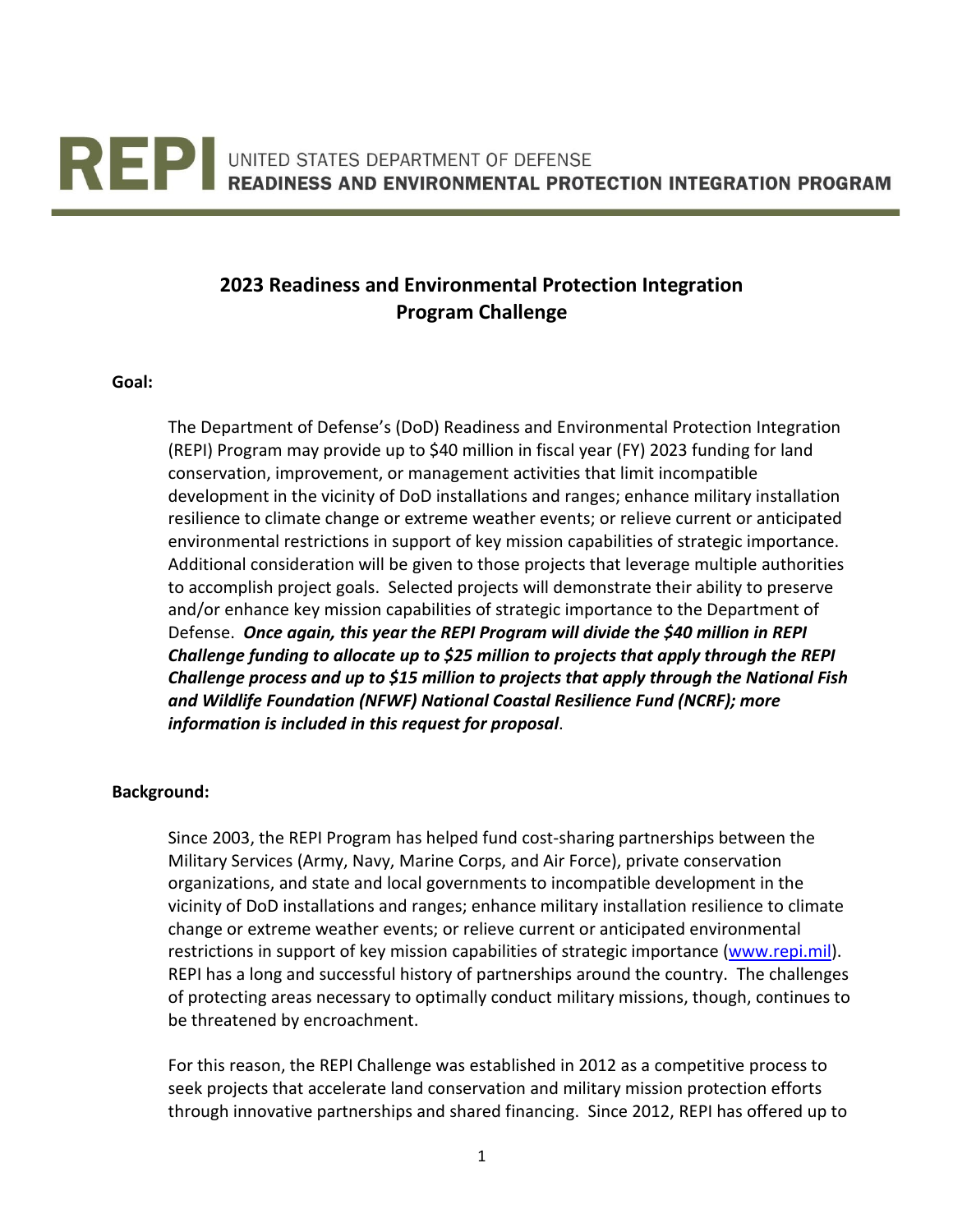\$40 million each year for projects that incentivize new business practices, increase partner cost-share, and promote compatible land use around military installations and ranges at a larger scale. Eleven years of the REPI Challenge have resulted in more than \$120.6 million in REPI Program funds being leveraged with over \$382.5 million in partner contributions at 38 locations nationwide.

The REPI Program's primary mission is to remove or avoid land-use conflicts near installations, address regulatory restrictions, and improve resilience to current or projected climate change impacts that may inhibit military training, testing, and operations. The REPI Program once again anticipates an increased level of funding for the FY 2023 REPI Challenge and will be able to expand the focus on projects that will make key mission capabilities of strategic importance more resilient to climate change and severe weather events as well as continue to support projects that promote land conservation, improvement, or management activities that limit incompatible development in the vicinity of DoD installations and ranges. The REPI Program is a costeffective tool available to DoD and our partners to protect the significant investments funded by taxpayer resources to ensure the viability of these key mission capabilities for decades into the future. **Key mission capabilities may include one or more of the following:** 

- Hypersonics
- Fifth-generation aircraft training and development
- Nuclear modernization
- Space and cyberspace as warfighting domains, including space launch
- Intelligence, surveillance, and reconnaissance
- Missile defense
- Advanced autonomous systems (e.g., testing of deployment of unmanned aerial and underwater vehicles)
- Capabilities hosted within or supporting missions across the Pacific region (e.g., Hawaii, Guam, Alaska, Commonwealth of the Northern Mariana Islands)

REPI Challenge projects can leverage the following authorities:

- **Section 2684a of title 10, United States Code (10 U.S.C. § 2684a)** authorizes the Military Departments to enter into agreements with eligible entities to acquire real property interests or manage natural resources to: 1) prevent incompatible development; 2) preserve habitat; or 3) improve military installation resilience.
- **Section 670c-1 of title 16, United States Code (16 U.S.C. § 670c-1)**, the Sikes Act authority, authorizes the Military Departments to enter in cooperative agreements or interagency agreements to provide for the maintenance or improvement of natural resources. This authority may be leveraged to manage off-base natural resources to mitigate or remove current or anticipated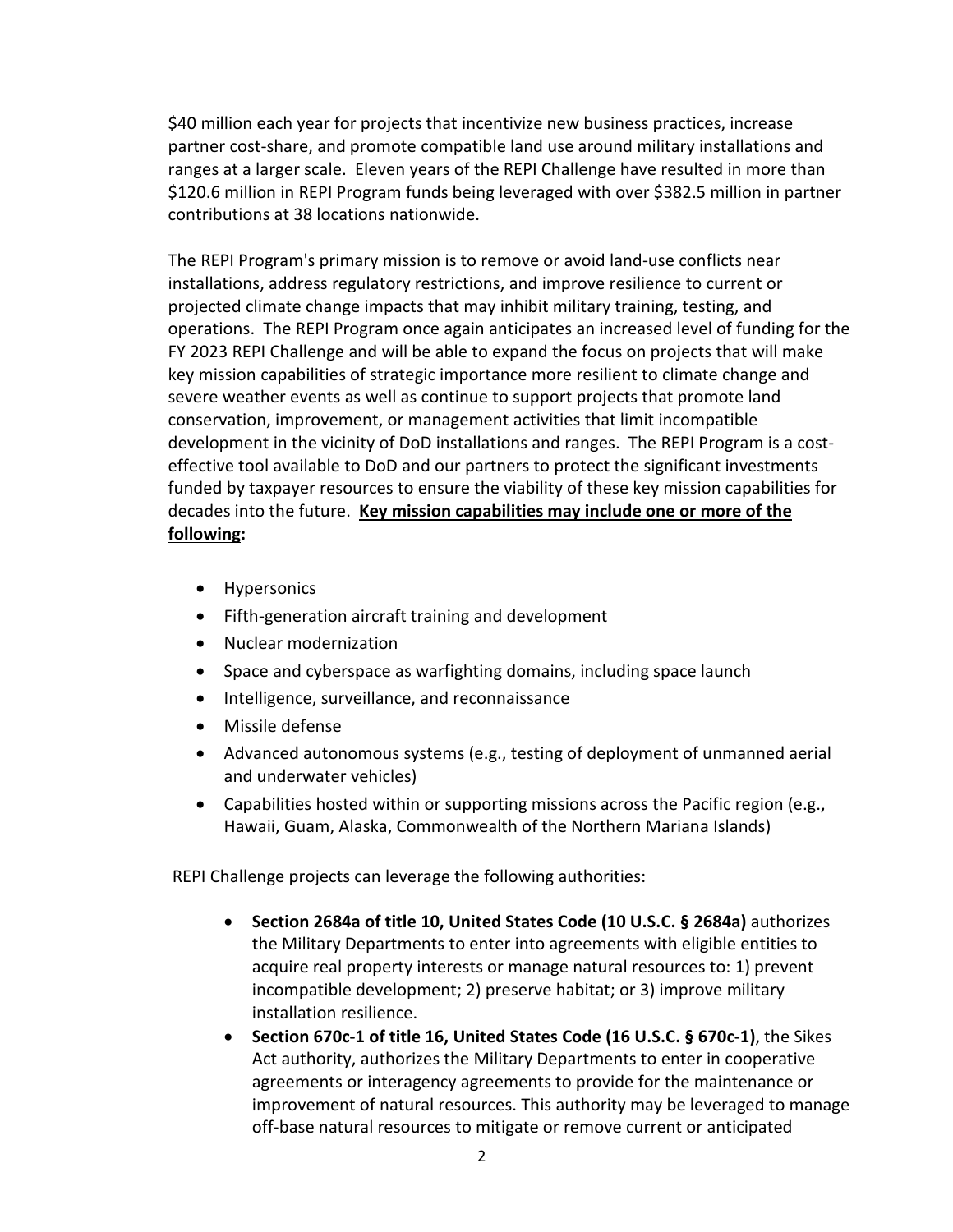challenges that could impact military activities or maintain or improve natural infrastructure in support of military installation resilience.

• **Section 2679 of title 10, United States Code (10 U.S.C. § 2679)**, the Intergovernmental Support Agreement (IGSA) authority, authorizes the Military Departments to enter into agreements with eligible entities to provide, receive, or share installation-support services. Under REPI, this authority may be leveraged to fund state and local governments to conduct off-installation natural resource management or military installation resilience improvements that enhance mission effectiveness or create efficiencies.

# **2022 REPI Challenge Outcomes:**

In 2022, the REPI Program provided more than \$31 million in program funding to be coupled with over \$60 million in partner contributions to implement nine projects that limit incompatible development, enhance military installation resilience to climate change and extreme weather events, and relieve current and anticipated environmental restrictions at locations that enhance key mission capabilities. By spreading funding across nine projects, the 2022 REPI Challenge will be able to contribute to initiatives benefitting 13 installations and their communities across the country. The locations and their associated REPI Challenge funding include:

- **Fort Huachuca, AZ**. Climate resilience projects to manage drought impacts. \$2.8M
- **Naval Observatory Flagstaff & Camp Navajo, AZ**. Climate resilience through wildfire mitigation; \$1.0M
- **Beale Air Force Base, CA**. Compatible land protection; \$3.6 million.
- **Pacific Mission Range Facility, Barking Sands, HI**. Climate resilience to mitigate flood impacts; \$1.9M
- **Joint Base Pearl Harbor-Hickam, HI**. Climate resilience through forest and watershed protection; \$14.8M
- **Pōhakuloa Training Area, HI.** Climate resilience through wildfire management; \$2.4M
- **Naval Air Station Patuxent River, MD**. Living shoreline construction and coastal stabilization; \$2.7 million.
- **Fort Bragg, Marine Corps Base Camp Lejeune, Marine Corps Air Station Cherry Point, NC.** Climate resilience through analysis and conservation easement; \$1.8 million.
- **Naval Base Kitsap, WA.** Species conservation and recovery; \$500K

Up to \$15 million in REPI Challenge funding will be provided to the National Fish and Wildlife Foundation (NFWF) National Coastal Resilience Fund (NCRF) in 2022 to accelerate coastal resilience projects near DoD installations and ranges that also enhance habitats for fish and wildlife.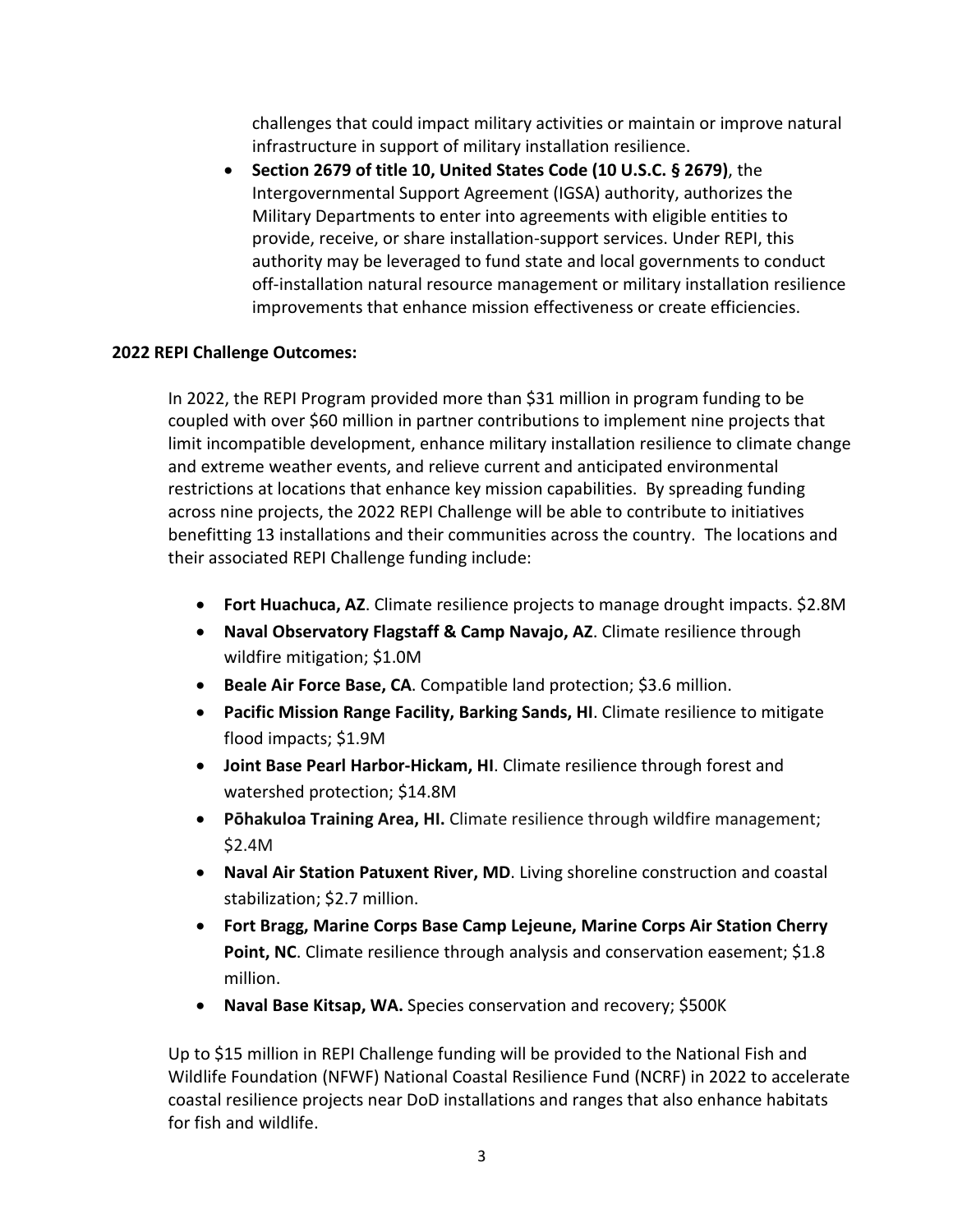#### **2023 Funding Criteria:**

The primary focus of this year's REPI Challenge will be projects that will help make key mission capabilities of strategic importance to DoD more resilient to climate change and severe weather events (e.g., drought, increased wildfires, thawing permafrost). In addition to these climate resilient projects (**Focus Area A**), funding is available for projects that promote land conservation or management activities limiting incompatible development (**Focus Area B**) or relieving current or anticipated environmental restrictions (**Focus Area C**).

Competitive proposals will demonstrate actions that improve military readiness by protecting investments to assets and platforms in support of one or more of the key mission capabilities referenced on page 2 of this RFP. Projects that have received REPI Challenge funding previously may not be as competitive in 2023. Instead, these projects should coordinate with the installation to pursue follow-on funding through their Military Service's annual REPI request or other federal funding opportunities. New, innovative efforts to maximize results will be most competitive in the 2023 REPI Challenge.

**Focus Area A (Climate Resilience Projects):** The 2023 REPI Challenge will make investments in planning, design, and implementation of natural infrastructure improvements outside DoD installations and ranges that promote the resilience of military capabilities to impacts of climate change and extreme weather events, including wildfire, drought, and permafrost thawing. Such requests exclude projects addressing impacts from storm surge, flooding, or sea-level rise, which should be directed to the National Fish and Wildlife Foundation (NFWF) National Coastal Resilience Fund (*see guidance below*). The REPI Program will seek climate resilience projects that request funding in one or more of the following phases:

- *Phase 1: Capacity building and planning* proposed projects in this phase should include development of a plan that outlines how the partner has engaged with the installation(s) and other relevant partners and stakeholders; the proposed scope of the project, to include the geography(ies); and potential natural infrastructure solutions to be leveraged, including prioritization factors that may be considered in making project decisions.
- *Phase 2: Site assessment and design* proposed projects in this phase have progressed beyond initial planning and should focus on site assessments and preliminary designs to help ensure successful implementation of natural infrastructure solutions to meet climate resilience goals. Projects in this phase will refine prioritized geography(ies) and proposed natural infrastructure solutions and should be ready for final design and permitting at the conclusion of the project.
- *Phase 3: Final design and permitting* proposed projects in this phase should focus on finalizing designs and project plans including refined cost estimates and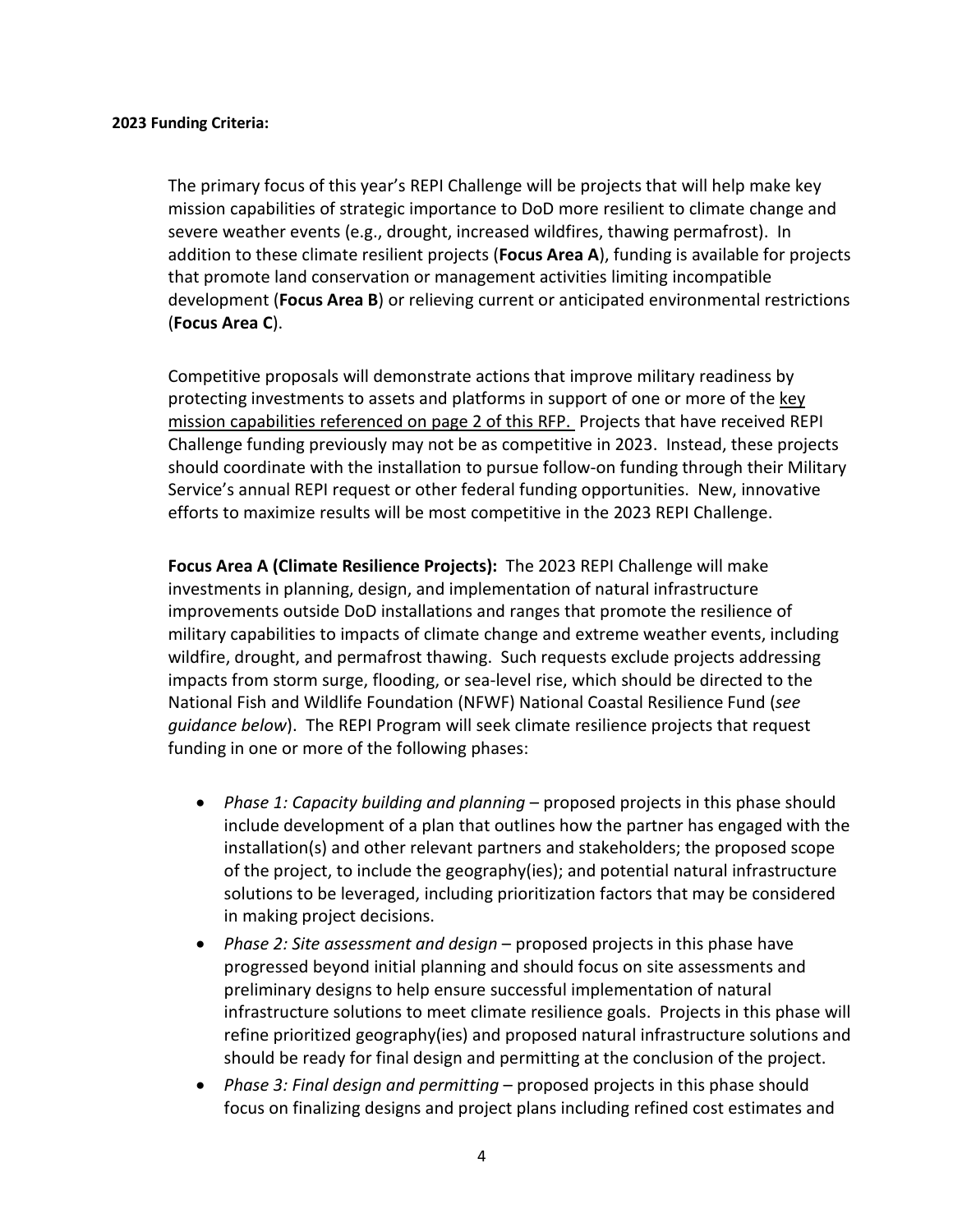any permitting requirements, as well as expand stakeholder engagement in order to be ready for implementation. At the conclusion of this phase projects should have completed (or be ready to complete) all compliance assessments (e.g., NEPA, state, etc.) and obtained (or ready to obtain) any required permits as their deliverables and be ready to pursue proposed natural solutions in the next phase.

• *Phase 4: Implementation and monitoring activities* – projects in this phase should have proposed actions prioritized, plans finalized, have required permits in hand, and be ready to move forward with implementation immediately upon funding receipt. Projects in this phase should also have a well-documented monitoring plan as a final deliverable in order to ensure successful implementation of the natural infrastructure solution.

Highly evaluated proposals will leverage other federal, state, and non-profit resilience programs that help build capacity and implement natural infrastructure solutions. For example, significant opportunities exist to leverage FEMA's Building Resilient Infrastructure and Communities (BRIC) program.

(*[https://www.fema.gov/grants/mitigation/building](https://www.fema.gov/grants/mitigation/building-resilient-infrastructure-communities)[resilient-infrastructure-communities](https://www.fema.gov/grants/mitigation/building-resilient-infrastructure-communities)*)

**Important guidance for projects addressing storm surge, flooding, or sea-level rise:** The REPI Program is partnering with the National Fish and Wildlife

*For state and local governments that are interested in requesting funding for Phases 1-3 above, but cannot meet the 50 percent cost share requirement of the REPI Challenge, we encourage you to explore the Office of Local Defense Community Cooperation (OLDCC) Military Installation Resilience program (https://oldcc.gov/ourprograms/military-installationsustainability), which only requires a 10 percent cost share).*

Foundation (NFWF) on their National Coastal Resilience Fund (NRCF) to accelerate coastal resilience projects near DoD installations and ranges

(*<https://www.nfwf.org/programs/national-coastal-resilience-fund>*). The REPI Program will provide up to \$15 million in REPI Challenge funding to NFWF for this effort. Coastal resilience projects that meet the criteria of the NCRF (e.g., climate resilience that also enhances habitat for fish and wildlife) are required to apply through this fund versus REPI Challenge.

# **Focus Area B (Incompatible Development Projects) and Focus Area C (Habitat**

**Conservation Projects):** The 2023 REPI Challenge will make investments for projects that limit incompatible development in the vicinity of DoD installations and ranges or relieve current or anticipated environmental species restrictions in support of key mission capabilities of strategic importance. The REPI Program will seek projects that leverage greater economies of scale by protecting large parcels of land or habitat in priority areas already targeted by DoD installations in a manner that benefits the mission of the installation by protecting, sustaining, enhancing, or facilitating optimum range and installation operations.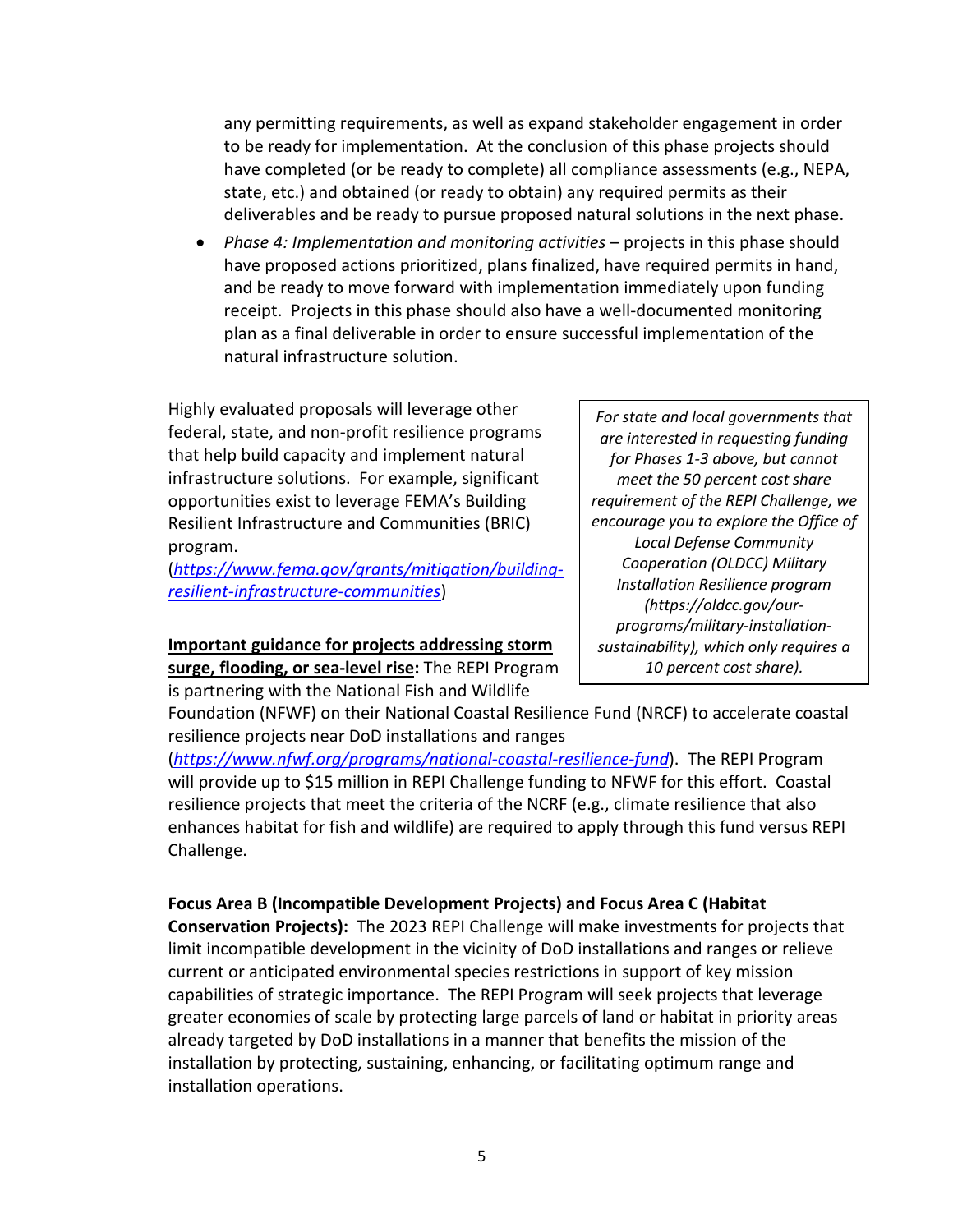**Other Considerations:** All proposals also will be evaluated based on the following REPI Challenge criteria:

- Attract at least a 50 percent partner cost share, with preference given to higher ratios, to include other federal, state, local, or private funds, in-kind contributions, bargain sales, technical assistance, land management and restoration activities, outreach and engagement, planning, etc.
- Attract multiple and diverse partners who bring financial support and an increased constituency for REPI, including federal and state resources and assistance programs.
- Coordinate with multiple levels of government to foster effective delivery of local, state, and federal initiatives or programs focused on maintaining compatible land use, land or habitat management or conservation, sustainable management of working lands, or other such interests.
- Model promising strategies to finance conservation, including market-based incentives, U.S. Environmental Protection Agency revolving funds, and partnerships with private investors and landowners that could be extended to other locations.
- Leverage land protection or conservation programs managed by the Departments of Agriculture (primarily NRCS and USFS) and the Interior (primarily USFWS) to achieve large-scale land protection with significant conservation and working lands benefits to support the goals and objectives of the Sentinel Landscapes Partnership.
- Leverage multiple DoD authorities to address encroachment impacts on military training, testing, and operations.

*Priority consideration will be given to proposals contributing to identified goals and outcomes within designated Sentinel Landscapes. More information on Sentinel Landscapes can be found at: www.sentinellandscapes.org.*

# **Who May Apply**:

The 2023 REPI Challenge is open to any state government, political subdivision of a state, or private entity whose organizational purpose or goal is conservation, restoration or preservation of land and natural resources. See additional information in the "Eligibility" section below.

#### **Geography:**

The 2023 REPI Challenge is open to projects supporting U.S. state and territory military installations hosting one or more of the key capabilities identified under the Funding Criteria on pages 3-6, particularly those within geographies of significant importance to DoD. Early and close coordination with your local installation/range is critical to ensure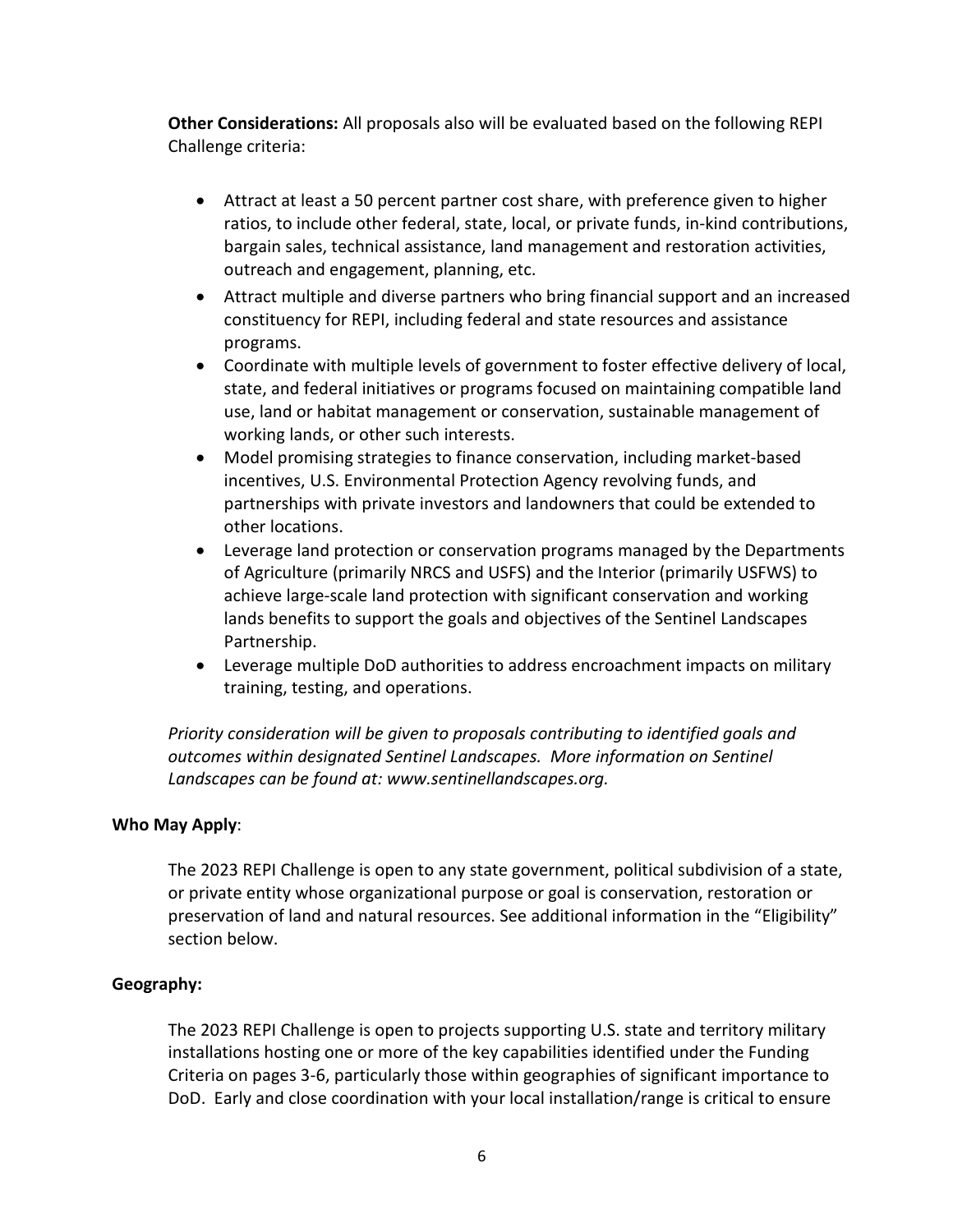alignment of project objectives and strategic mission benefits. If you need additional information or suggestions about suitable locations, refer to the Contacts listed on page 8.

*Priority consideration will be given to proposals within geographies of strategic importance to DoD, including locations across the Pacific region (e.g., Hawaii, Guam, Alaska, Commonwealth of the Northern Mariana Islands).* 

#### **Process:**

The first step in the 2023 REPI Challenge application process is to complete a preproposal. The purpose of the pre-proposal is to allow the 2023 REPI Challenge review team the opportunity to evaluate viable project concepts and provide feedback to applicants earlier in the application process. Applicants submitting the most promising projects in their pre-proposals will be invited to complete full proposals.

An essential part of the pre-proposal process is for the applicant to coordinate with the appropriate Military Services contact for the installation or range associated with your proposed project (see Service contacts on page 8). The contacts may provide installationspecific information regarding mission capabilities, priority lands, incompatible development concerns, and natural resource management needs to better inform partners for potential projects. Pre-proposals that present projects not coordinated with the appropriate Military Service contact will not be considered.

The U.S. Endowment for Forestry and Communities will administer the 2023 REPI Challenge application process. The 2023 REPI Challenge pre-proposal form will be available at: https://www.usendowment.org/wp-content/uploads/2022/06/2023-repipreproposal\_060122\_form.pdf.

# **Timing:**

For interested partners, the following estimated milestones apply:

- July 25, 2022: Pre-proposals are due by 8pm EDT. Pre-proposals are required to be submitted via email to Peter Stangel at: [peter@usendowment.org.](mailto:peter@usendowment.org)
- August 15, 2022: All pre-proposal applicants will be notified regarding the status of their pre-proposal.
- September 12, 2022: Full proposals are due by 8pm EDT.
- December 2022-January 2023: DoD announces REPI Challenge funding recipients and processes obligations subject to annual Congressional appropriations and the availability of funding.

Ideally, selected projects will be initiated within six months after funds are obligated to the successful applicant, and expended within five years.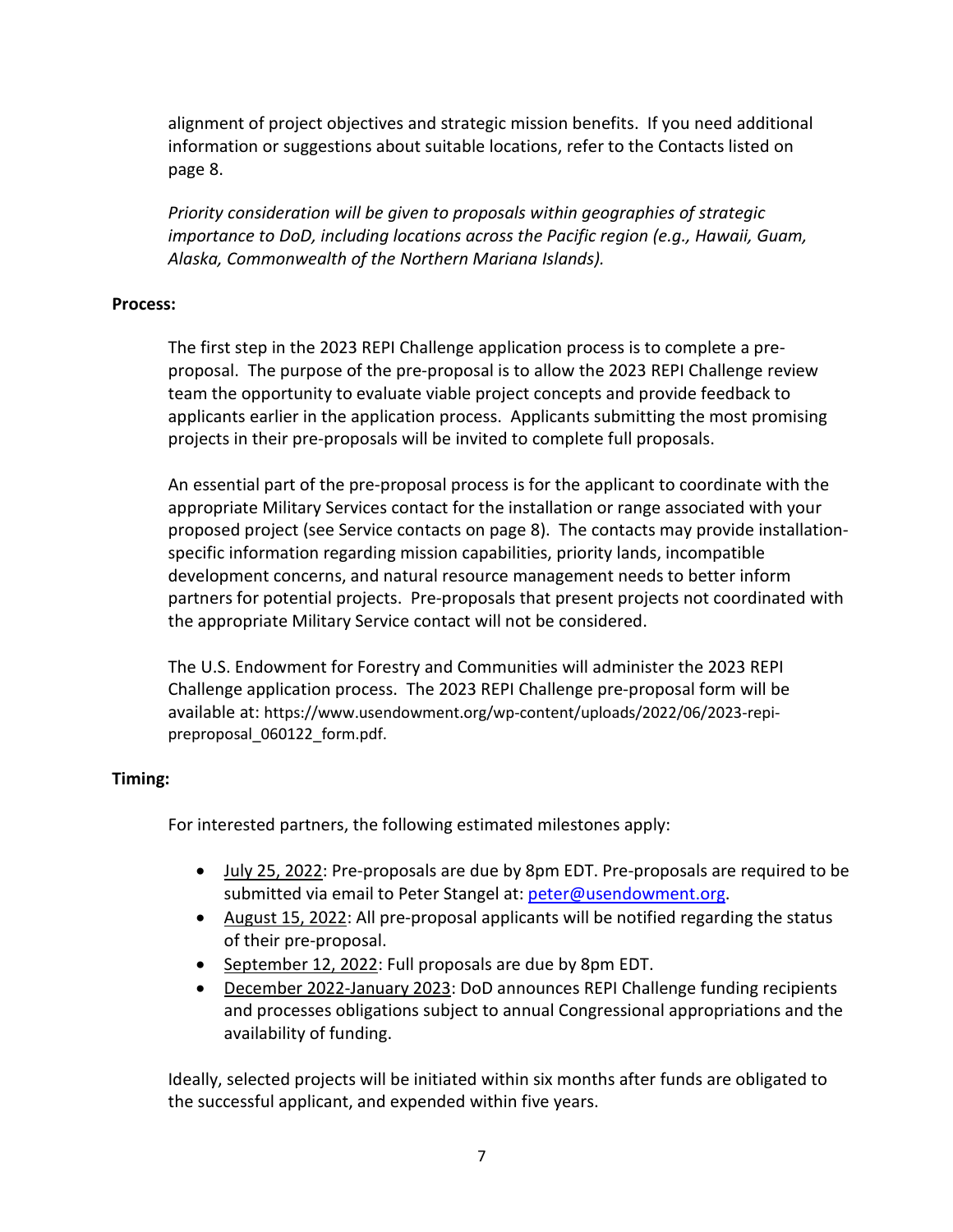# **Eligibility:**

Proposals may be submitted by eligible entities. Eligible entities vary depending on the authority being leveraged for a REPI project:

- Eligible entities under 10 U.S.C. § 2684a may include a state or political subdivision of a state; or a private entity that has as its stated principal organizational purpose or goal the conservation, restoration, or preservation of land and natural resources, or a similar purpose or goal, as determined by the Secretary concerned.
- Eligible entities under 16 U.S.C. § 670c-1 may include states, local governments, Indian tribes, nongovernmental organizations, and individuals through cooperative agreements, as well as heads of federal departments and agencies through interagency agreements.
- Eligible entities under 10 U.S.C. § 2679 may include a state or local government through an intergovernmental support agreement.

**Note:** Eligible entities that are not currently REPI Program partners should be aware that if you are selected to submit a full proposal, you must begin negotiations with the appropriate Military Service to become a REPI Program partner while your full proposal is being reviewed. This will include negotiating a cooperative agreement or similar arrangement once you are selected to submit a full proposal. You will begin this negotiation without knowing the outcome of your 2023 REPI Challenge application.

The 2023 REPI Challenge is designed to encourage conservation at a greater scale and to promote the use of new and diverse sources of funding. Innovative partnerships that bring new ideas to the REPI process are strongly encouraged. State and local governments, corporations, private investors, and conservation groups are welcome to participate in the 2023 REPI Challenge.

#### **Funding:**

The REPI Challenge attempts to fund projects up to a total of \$40 million. Funding is contingent upon the availability of appropriations. Funds will be consistent with existing partnership agreements and support the purchase of conservation or other restrictive easements, fee interests in land, and/or natural resource management or natural infrastructure improvements where such actions can be shown to benefit military mission activities. If appropriate projects are not forthcoming, potential funding will be redirected to other priorities.

#### **Contacts:**

Installation-specific questions on mission capabilities, priority lands, agreement areas, incompatible use threats, and natural resource conservation needs should be directed to the appropriate Military Service contact below: